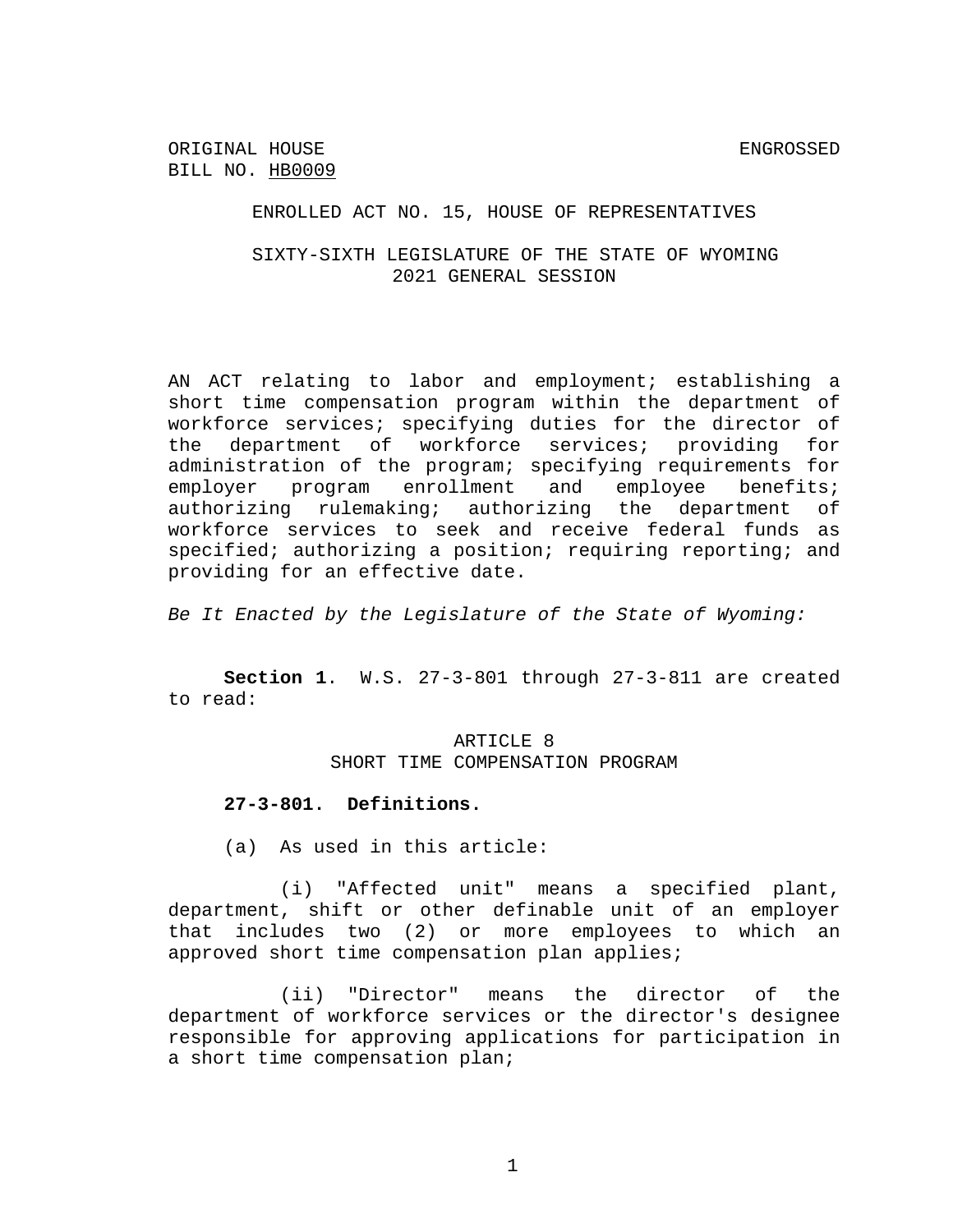#### ENROLLED ACT NO. 15, HOUSE OF REPRESENTATIVES

### SIXTY-SIXTH LEGISLATURE OF THE STATE OF WYOMING 2021 GENERAL SESSION

(iii) "Health and retirement benefits" means employer provided health benefits and retirement benefits under a defined benefit pension plan as defined in section 414(j) of the Internal Revenue Code or contributions under a defined contribution plan defined in section 414(i) of the Internal Revenue Code that are incidents of employment in addition to the cash remuneration earned;

(iv) "Short time compensation" means the unemployment benefits payable to employees in an affected unit under an approved short time compensation plan, as distinguished from the benefits otherwise payable under this act;

(v) "Short time compensation plan" means a plan submitted by an employer for approval by the director under which the employer requests the payment of short time compensation to employees in an affected unit of the employer to avert layoffs;

(vi) "Unemployment compensation" means the benefits payable under this act other than short time compensation and includes any amounts payable pursuant to an agreement under any federal law providing for compensation, assistance or allowances with respect to unemployment;

(vii) "Usual weekly hours of work" means the usual hours of work for full-time or part-time employees in the affected unit when that affected unit is operating on the unit's regular basis, not to exceed forty (40) hours and not including hours of overtime work.

**27-3-802. Participation in the short time compensation program; director approval.**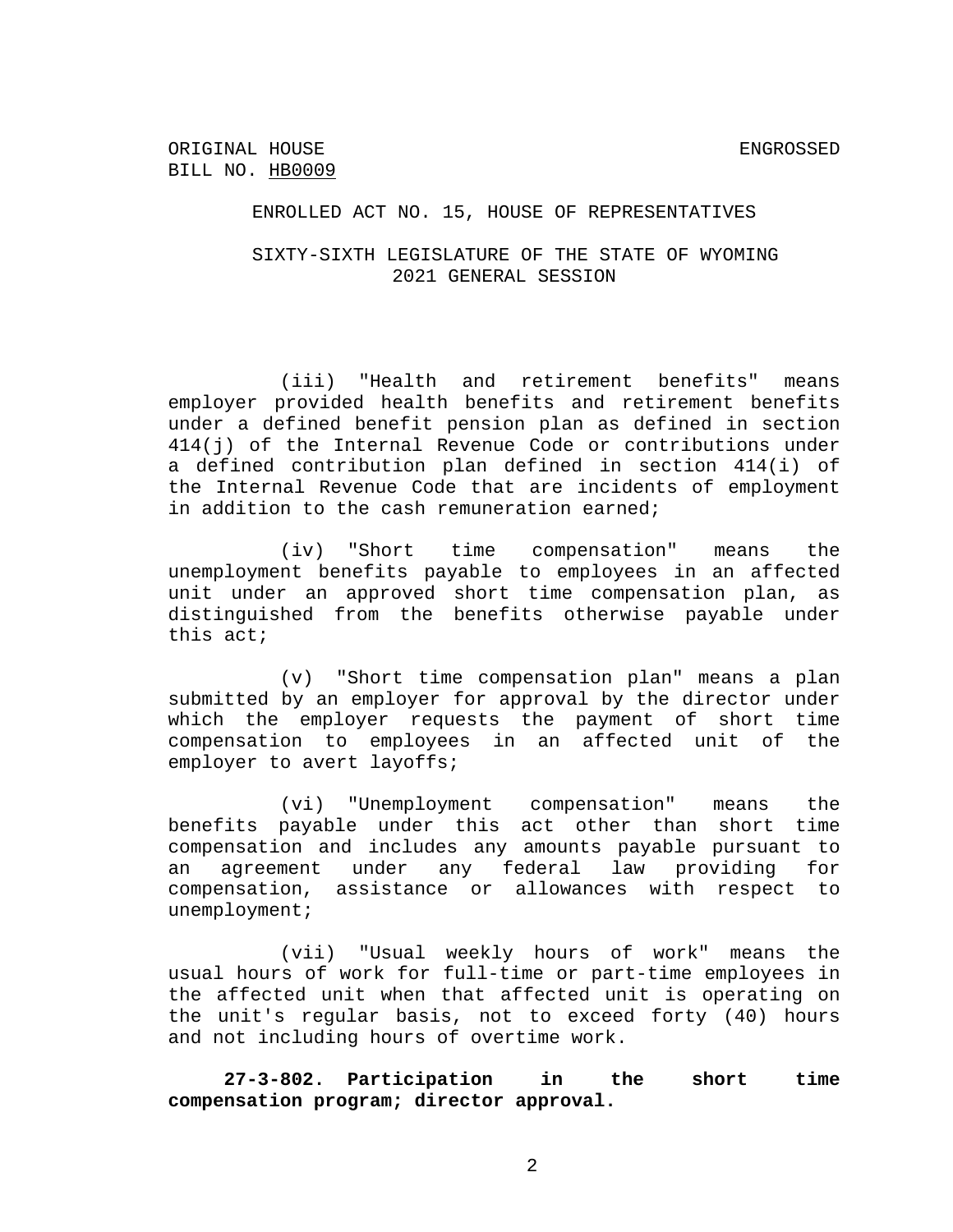ENROLLED ACT NO. 15, HOUSE OF REPRESENTATIVES

SIXTY-SIXTH LEGISLATURE OF THE STATE OF WYOMING 2021 GENERAL SESSION

(a) An employer seeking to participate in the short time compensation program shall submit a signed written short time compensation plan in a form acceptable to the department for approval by the director. No plan shall be approved under this article unless the employer is in good standing with the department.

(b) The department shall develop an application form for an employer to request approval of a short time compensation plan and an approval process. The director may approve a short time compensation plan only if the plan:

(i) Describes the affected unit covered by the plan, including the number of full-time and part-time employees in the unit and the percentage of employees in the unit covered by the plan;

(ii) Identifies each employee in the affected unit by name, social security number and any other information required by the director to identify the plan participants;

(iii) Provides a description of how employees in the affected unit will be notified of the employer's participation in the short time compensation plan, including how the employer will notify those employees in a collective bargaining unit as well as any employees in the affected unit who are not in a collective bargaining unit. If the employer is unable to provide advance notice to employees in the affected unit, the employer shall explain in the application why it is not feasible to provide the notice required under this paragraph;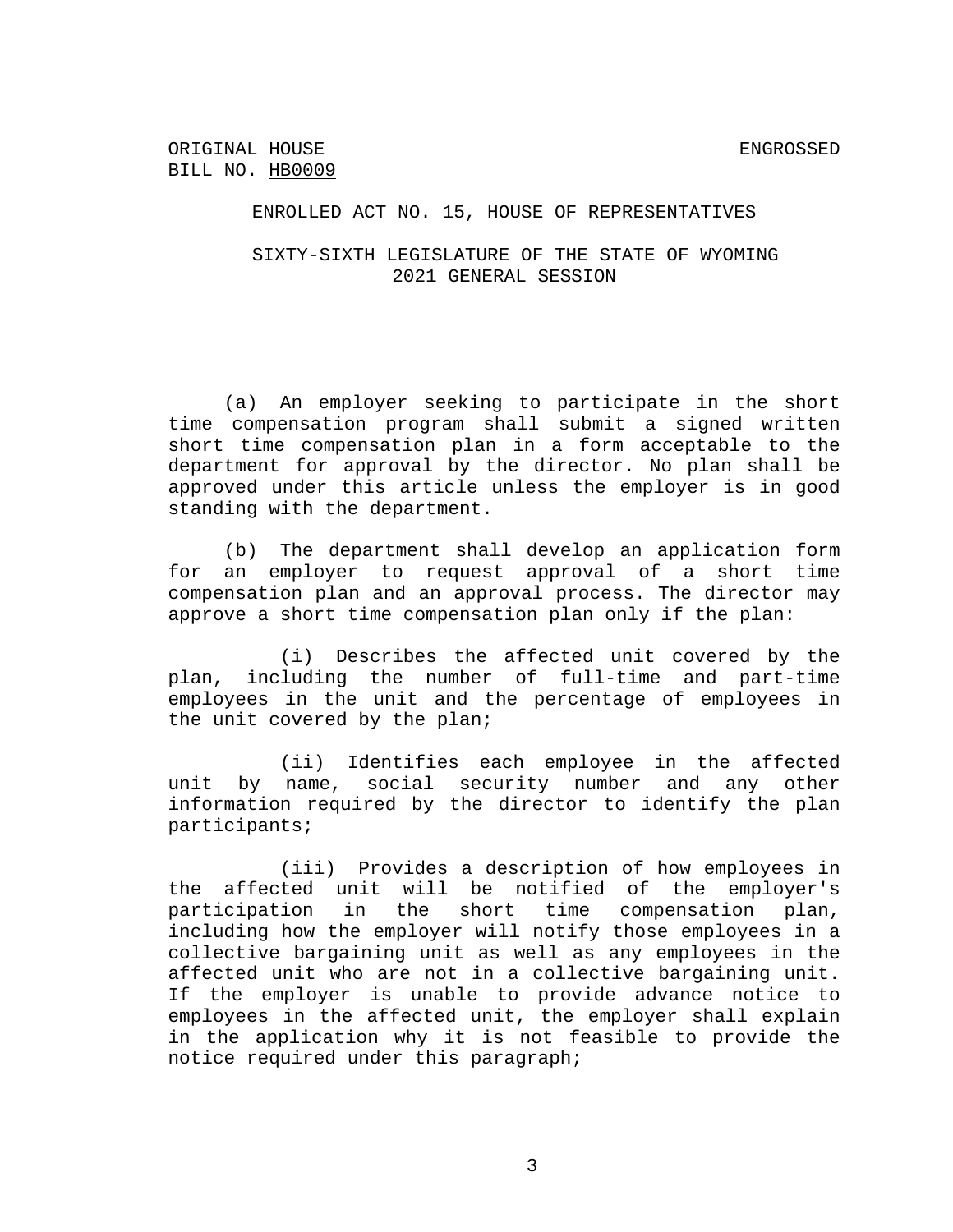## SIXTY-SIXTH LEGISLATURE OF THE STATE OF WYOMING 2021 GENERAL SESSION

(iv) Identifies the usual weekly hours of work for the employer's employees in the affected unit and the specific percentage by which the employees' hours shall be reduced during all weeks covered by the plan. A short time compensation plan shall only be approved if the percentage by which the employees' hours will be reduced is not less than ten percent (10%) and not more than sixty percent (60%). If the plan includes any week for which the employer regularly provides no work then the week shall be identified by the employer;

(v) Certifies that if the employer provides health and retirement benefits to any employee whose usual weekly hours of work are reduced under the short time compensation plan, the benefits will continue to be provided to employees participating in the short time compensation program under the same terms and conditions as though the usual weekly hours of work of such employee had not been reduced or to the same extent as other employees not participating in the short time compensation program. In addition, the following shall apply:

(A) For defined benefit retirement plans, the hours that are reduced under the short time compensation plan shall be credited for purposes of participation, vesting and accrual of benefits as though the usual weekly hours of work had not been reduced. The dollar amount of employer contributions to a defined contribution plan that are based on a percentage of compensation may be less due to the reduction in the employee's compensation;

(B) A short time compensation plan may satisfy the certification requirement under this paragraph when a reduction in health and retirement benefits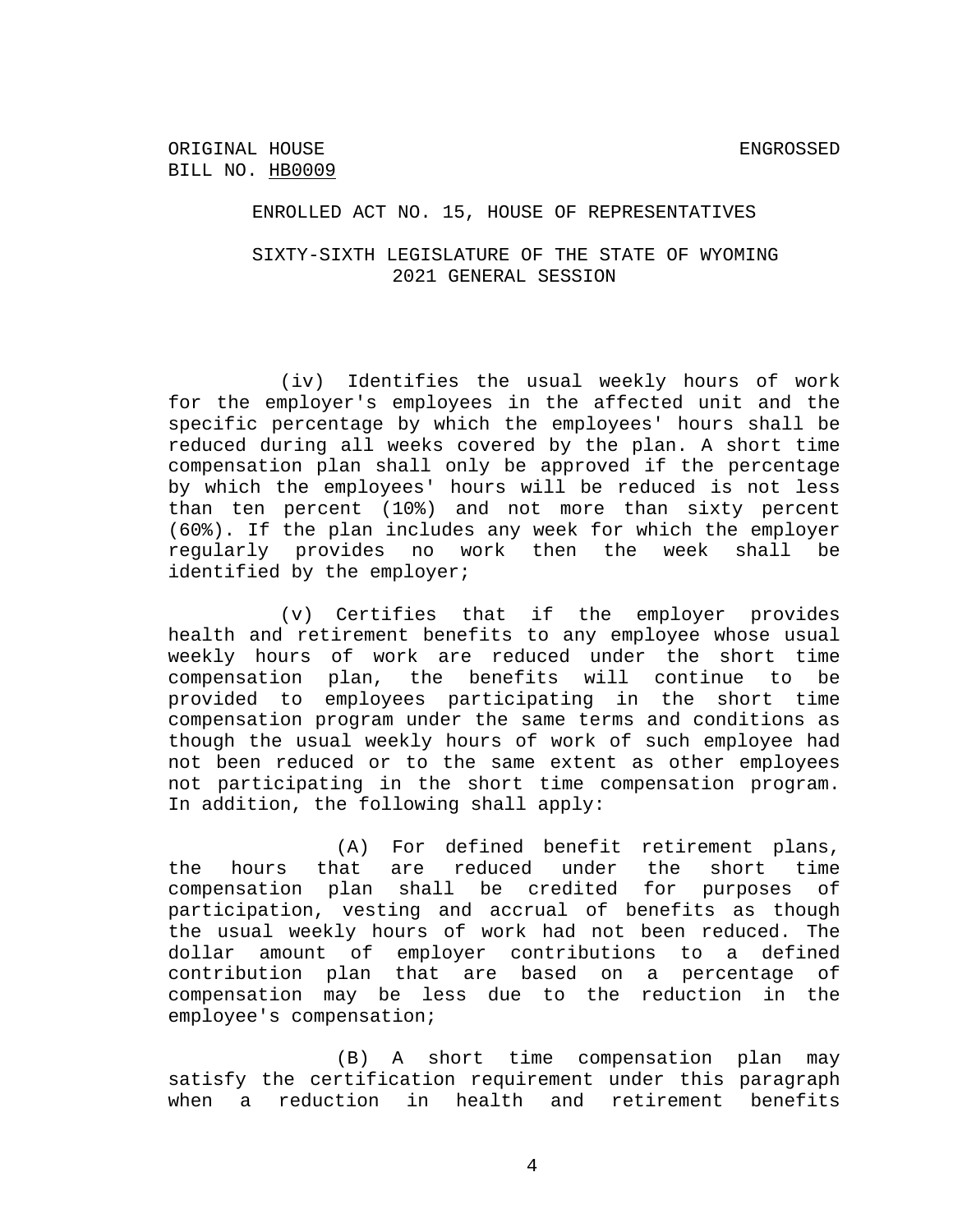## SIXTY-SIXTH LEGISLATURE OF THE STATE OF WYOMING 2021 GENERAL SESSION

scheduled to occur during the duration of the plan will be applicable equally to employees who are not participating in the short time compensation program and to those employees who are participating.

(vi) Certifies that the aggregate reduction in work hours is in lieu of layoffs. The plan shall include an estimate of the number of employees who would have been laid off in the absence of the short time compensation plan;

(vii) Certifies that the employer agrees to furnish reports to the department relating to the administration of the plan and authorizes the department to access all records necessary for the director to assess a short time compensation plan for approval and to monitor and evaluate the administration of the plan. The employer shall also agree to follow any other directives necessary for the department to implement the plan and which are consistent with the requirements of this article;

(viii) Certifies that the employer's participation in the short time compensation plan and the plan's implementation are consistent with the employer's obligations under applicable federal and state laws;

(ix) Certifies that the plan shall expire not later than the end of the twelfth full calendar month after the effective date of the plan;

(x) Satisfies any other requirements specified by the department that the United States secretary of labor determines to be appropriate for purposes of a short time compensation program.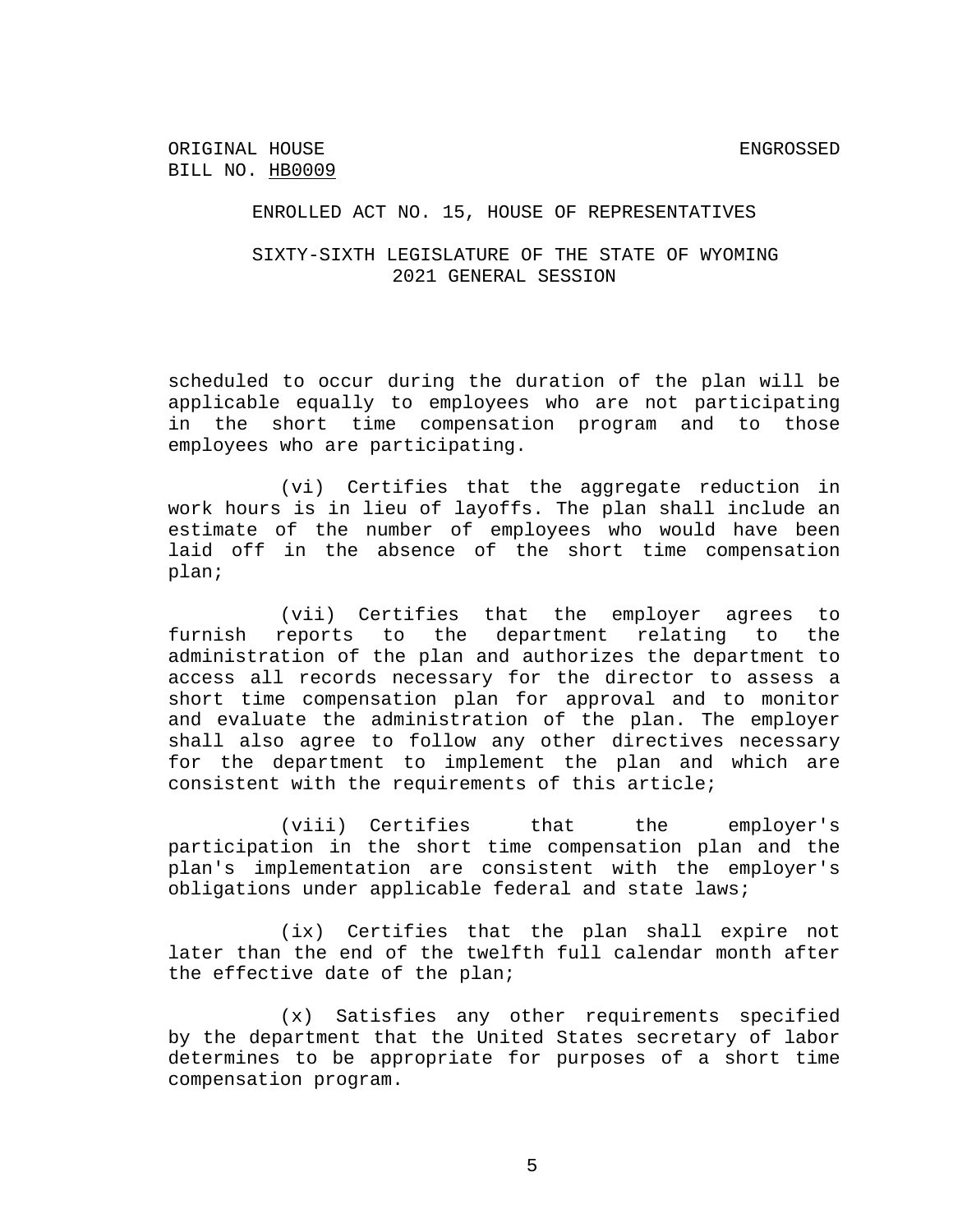ENROLLED ACT NO. 15, HOUSE OF REPRESENTATIVES

SIXTY-SIXTH LEGISLATURE OF THE STATE OF WYOMING 2021 GENERAL SESSION

#### **27-3-803. Approval of a short time compensation plan.**

The director shall approve or deny a short time compensation plan submitted by an employer within thirty (30) days of receipt of the plan and promptly notify the employer of the decision. A decision denying a plan shall clearly identify the reasons for the denial. The director's decision shall be final. An employer whose plan is not approved shall be allowed to submit another short time compensation plan for approval in accordance with rules specified by the commission.

## **27-3-804. Effective date and duration of the short time compensation plan.**

(a) An approved short time compensation plan shall be effective on the date that is mutually agreed upon by the employer and the director. The plan shall expire at the end of the twelfth full calendar month after the plan's effective date or an earlier date proposed in the approved short time compensation plan. The effective date and expiration date of an approved plan shall be specified in a notice of approval provided to the employer by the department.

(b) If a short time compensation plan is revoked by the director under W.S. 27-3-806, the plan shall terminate on the date specified in the director's written order of revocation.

(c) An employer may terminate a short time compensation plan at any time upon written notice to the director as specified by rule of the commission. Upon receipt of such notice from the employer, the director shall promptly notify each employee of the affected unit of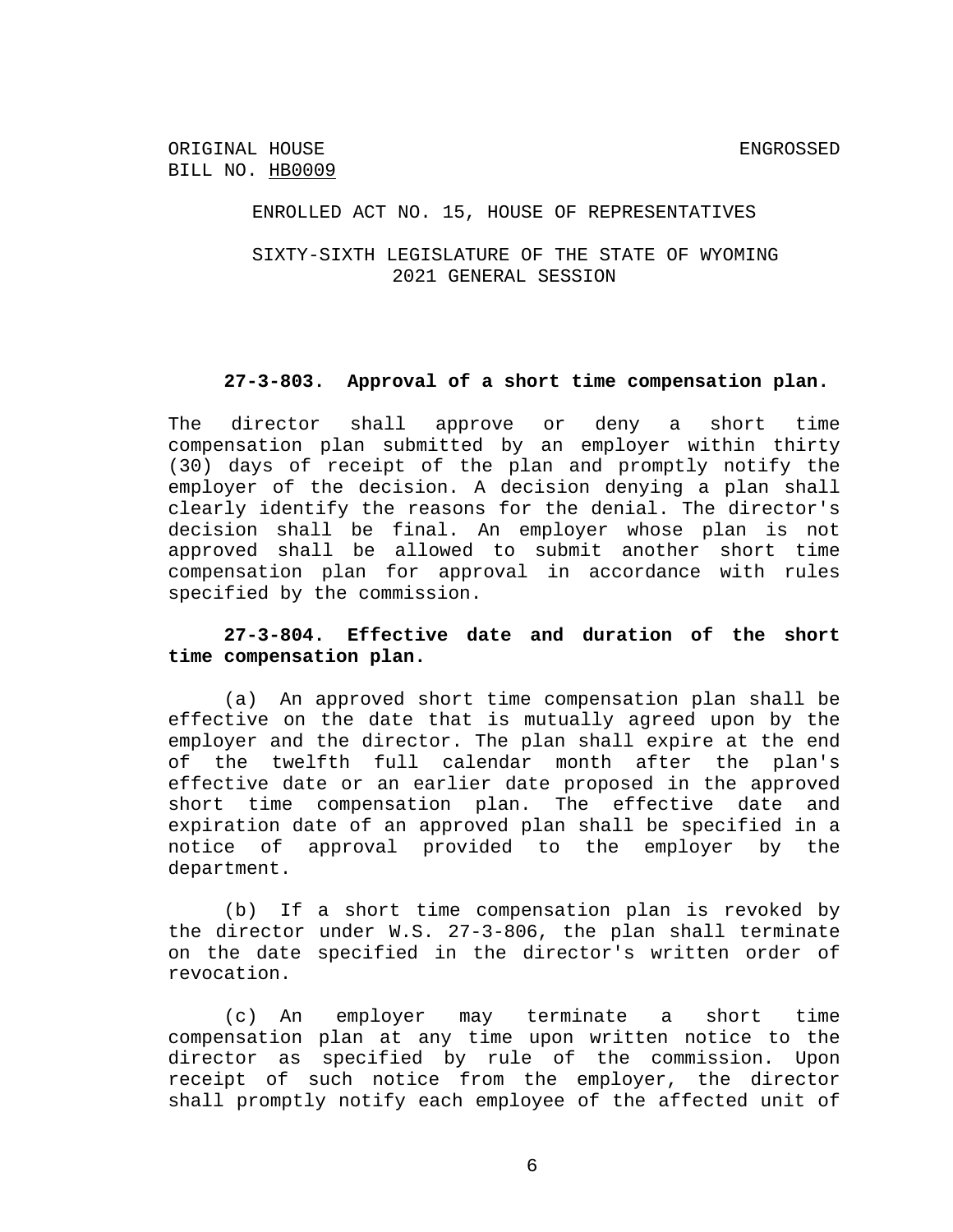## SIXTY-SIXTH LEGISLATURE OF THE STATE OF WYOMING 2021 GENERAL SESSION

the termination date. An employer may submit a new application to participate in another short time compensation plan at any time after the expiration or termination of a previous plan.

## **27-3-805. Modification of an approved short time compensation plan.**

(a) An employer may request a substantial modification of an approved short time compensation plan by submitting a written request to the department. The request shall specify the proposed provisions to be modified and explain why the modification is appropriate. Subject to subsection (b) of this section, the director shall approve or deny in writing the proposed modification within twenty (20) days of receipt and promptly notify the employer.

(b) The director may approve a substantial modification request under subsection (a) of this section based on conditions that have changed since the short time compensation plan was originally approved provided that the modification is consistent with and supports the purposes for which the plan was initially approved. A modification shall not extend the expiration date of the original plan. If the director approves a substantial plan modification request, the effective date of the modification shall be included in the notice provided to the employer.

(c) An insubstantial plan modification shall not require director approval but the employer shall promptly report every change to the plan in writing to the director. If the director determines that the reported change is substantial, the department shall require the employer to submit a substantial plan modification request. The director may revoke an employer's plan if the employer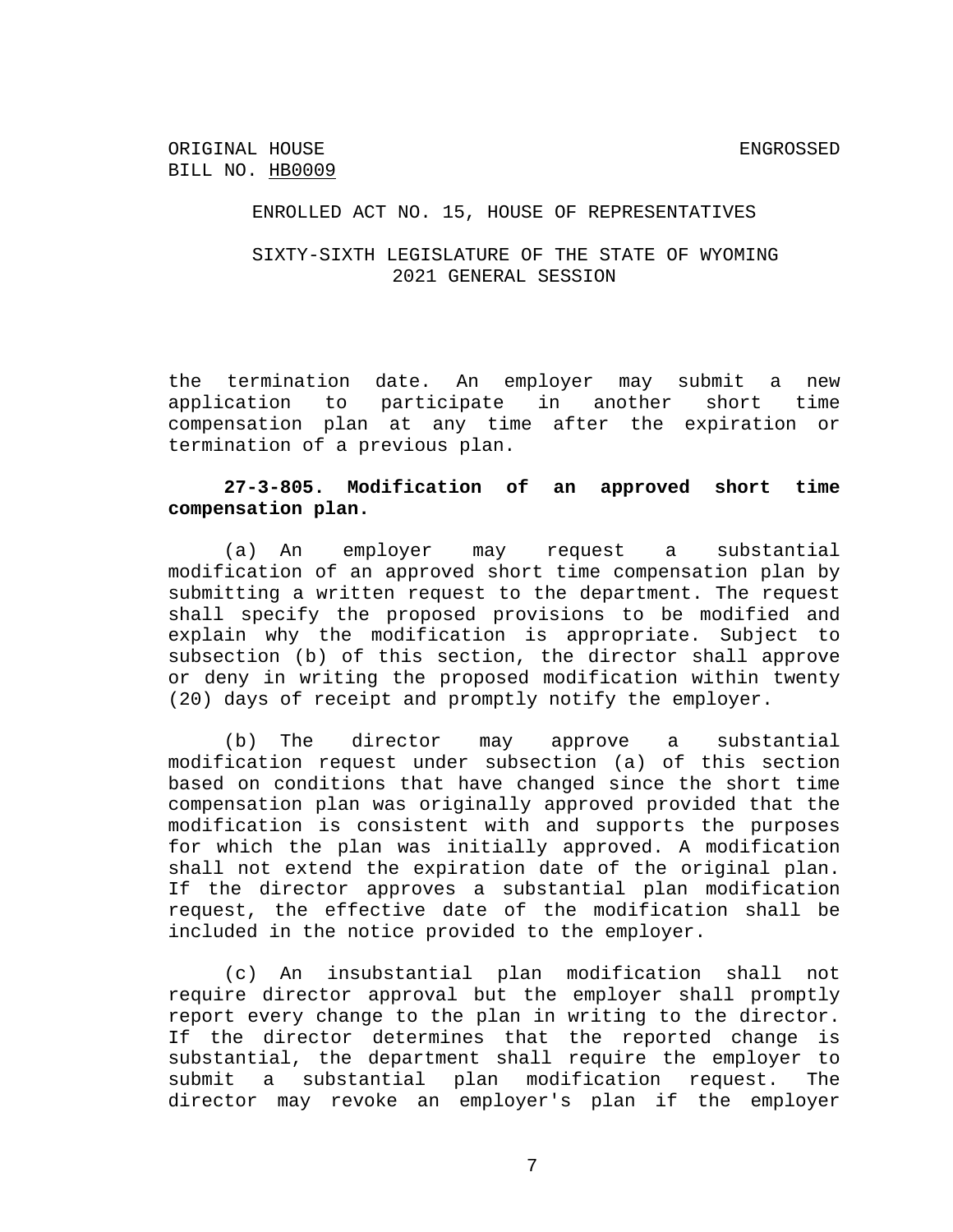### SIXTY-SIXTH LEGISLATURE OF THE STATE OF WYOMING 2021 GENERAL SESSION

fails to meet the reporting requirement under this subsection.

# **27-3-806. Revocation of short time compensation plan approval.**

(a) The director may revoke approval of a short time compensation plan for good cause at any time including upon the request of any of the affected unit's employees. Good cause shall include an employer's failure to comply with the assurances and certifications given in the employer's plan under W.S. 27-3-802, unreasonable revision of productivity standards for an affected unit, conduct or occurrences tending to defeat the intent and effective operation of the short time compensation plan and violation of any criteria on which approval of the plan was based.

(b) Any revocation by the director of a short time compensation plan shall be provided to the employer in writing and shall specify the reasons for the revocation and the date the revocation is effective. A revocation under this section shall be subject to review under the Wyoming Administrative Procedure Act.

(c) The department may periodically review the operation of short time compensation plans to assure that no good cause exists for revocation of approved plans.

# **27-3-807. Eligibility for short time compensation benefits.**

(a) An employee shall only be eligible to receive short time compensation with respect to any week if: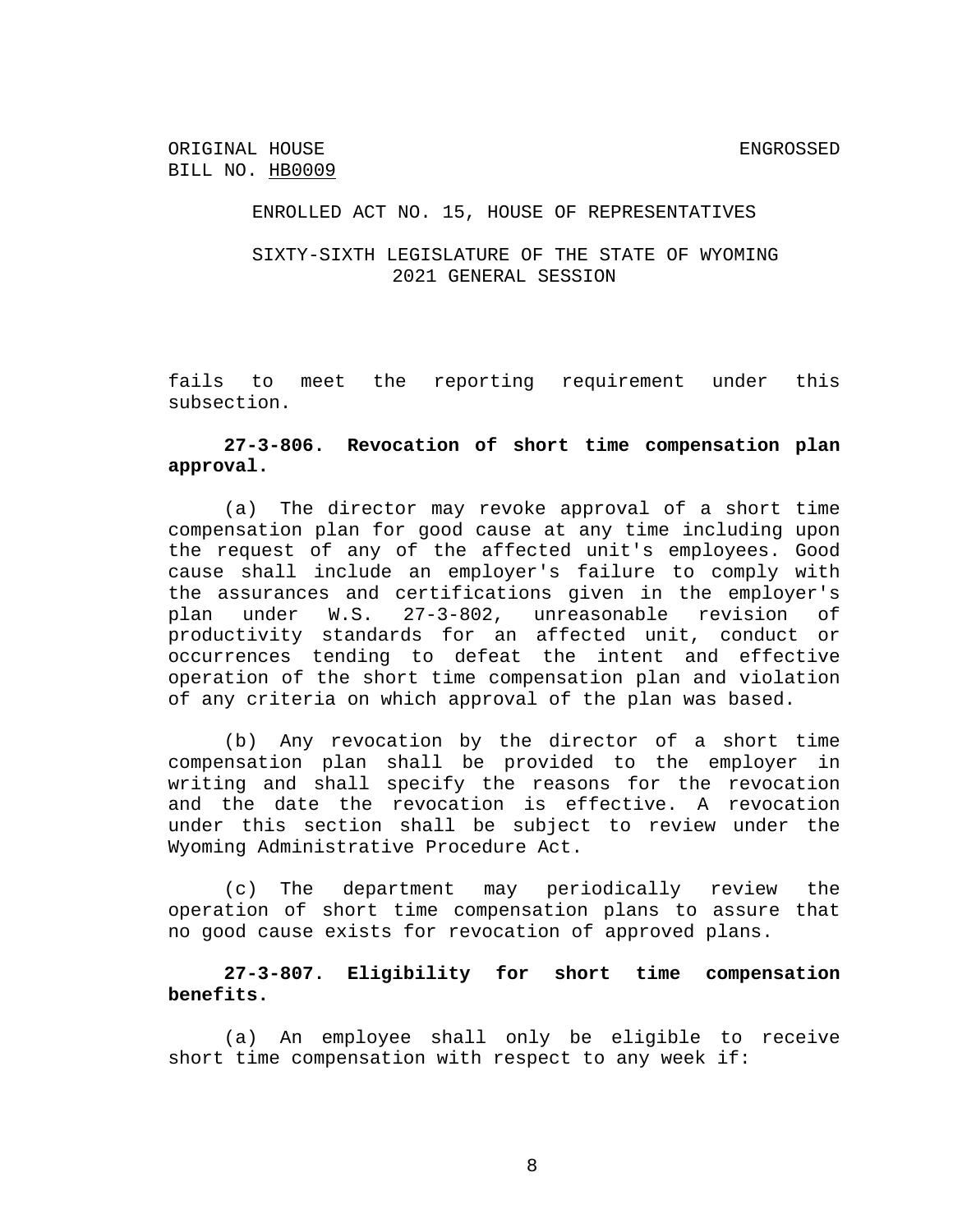## SIXTY-SIXTH LEGISLATURE OF THE STATE OF WYOMING 2021 GENERAL SESSION

(i) The employee is monetarily eligible for unemployment compensation;

(ii) The employee is not otherwise disqualified for unemployment compensation;

(iii) During that week, the employee is employed as a member of an affected unit under an approved short time compensation plan that was approved prior to that week and the plan is in effect with respect to the week for which short time compensation is claimed.

(b) Notwithstanding any other provision of this act relating to an employee's availability for work and actively seeking work, the employee is eligible to receive shared work benefits for a week in which the employee is able to work and is available for additional hours of work or for full-time work with the employee's short time compensation employer. Participating in training as approved by the department to enhance job skills or participating in employer-sponsored training or training funded under the federal Workforce Innovation and Opportunity Act shall satisfy the requirements of this section.

(c) Notwithstanding any other provision of law, an employee covered by a short time compensation plan is deemed unemployed in any week during the duration of such plan if the employee's remuneration is reduced based on a reduction of the employee's usual weekly hours of work under an approved short time compensation plan.

(d) Notwithstanding any other provision of law, an eligible employee shall not be denied short time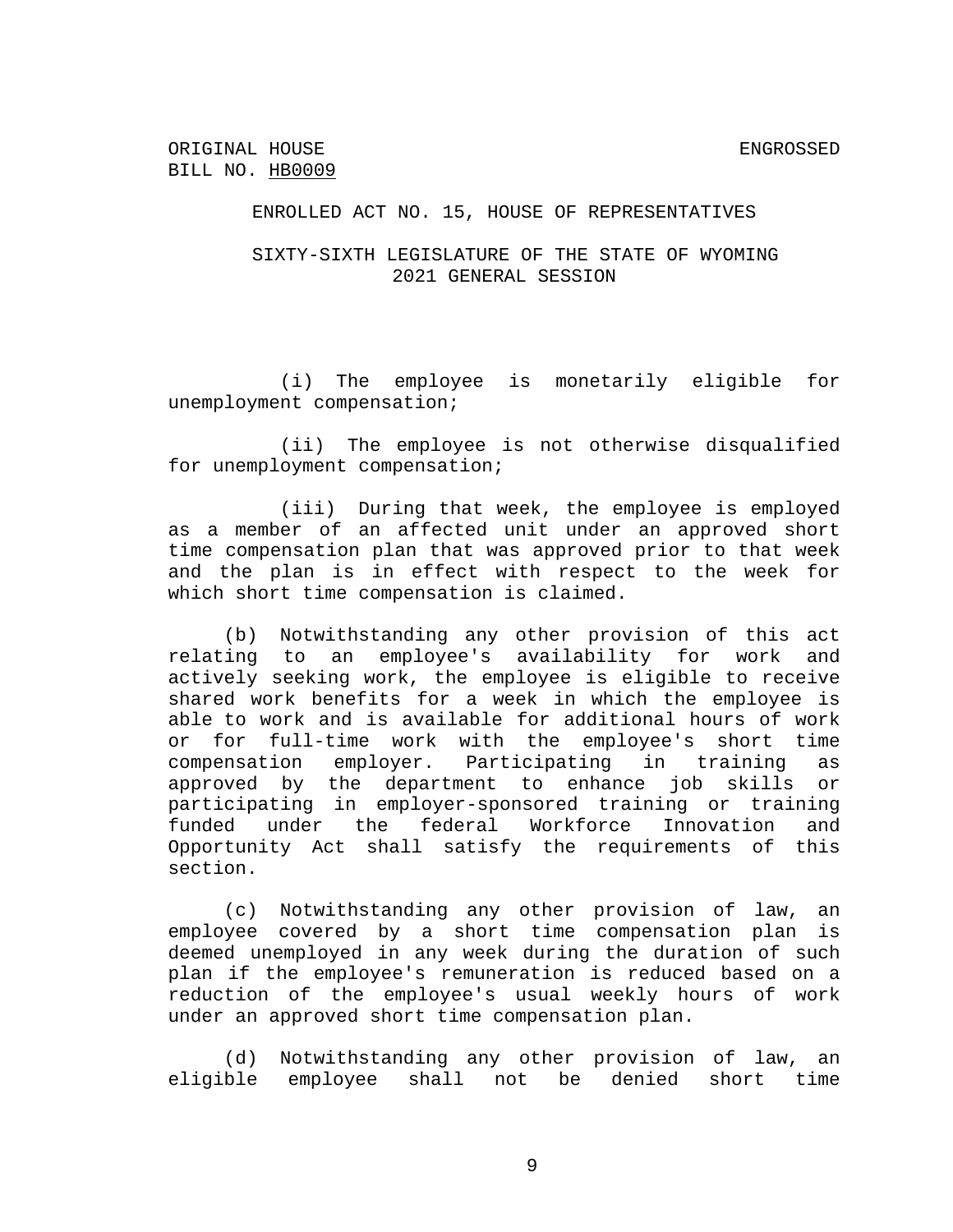## SIXTY-SIXTH LEGISLATURE OF THE STATE OF WYOMING 2021 GENERAL SESSION

compensation benefits because of any provision of this act that provides requirements concerning:

- (i) Availability for work;
- (ii) Actively searching for work;

(iii) Any refusal to apply for or accept work with an employer other than the participating employer whose plan is approved under this article.

#### **27-3-808. Benefits.**

(a) The short time compensation weekly benefit amount available to employees under an approved plan shall be the product of the employee's regular weekly unemployment compensation amount for a week of total unemployment multiplied by the percentage of reduction in the employee's usual weekly hours of work.

(b) An employee may be eligible for short time compensation or unemployment compensation except no employee shall be:

(i) Eligible for combined benefits in any benefit year in an amount more than the maximum entitlement established for regular unemployment compensation;

(ii) Paid short time compensation benefits for more than fifty-two (52) weeks under a short time compensation plan.

(c) The short time compensation paid to an employee shall be deducted from the maximum entitlement amount of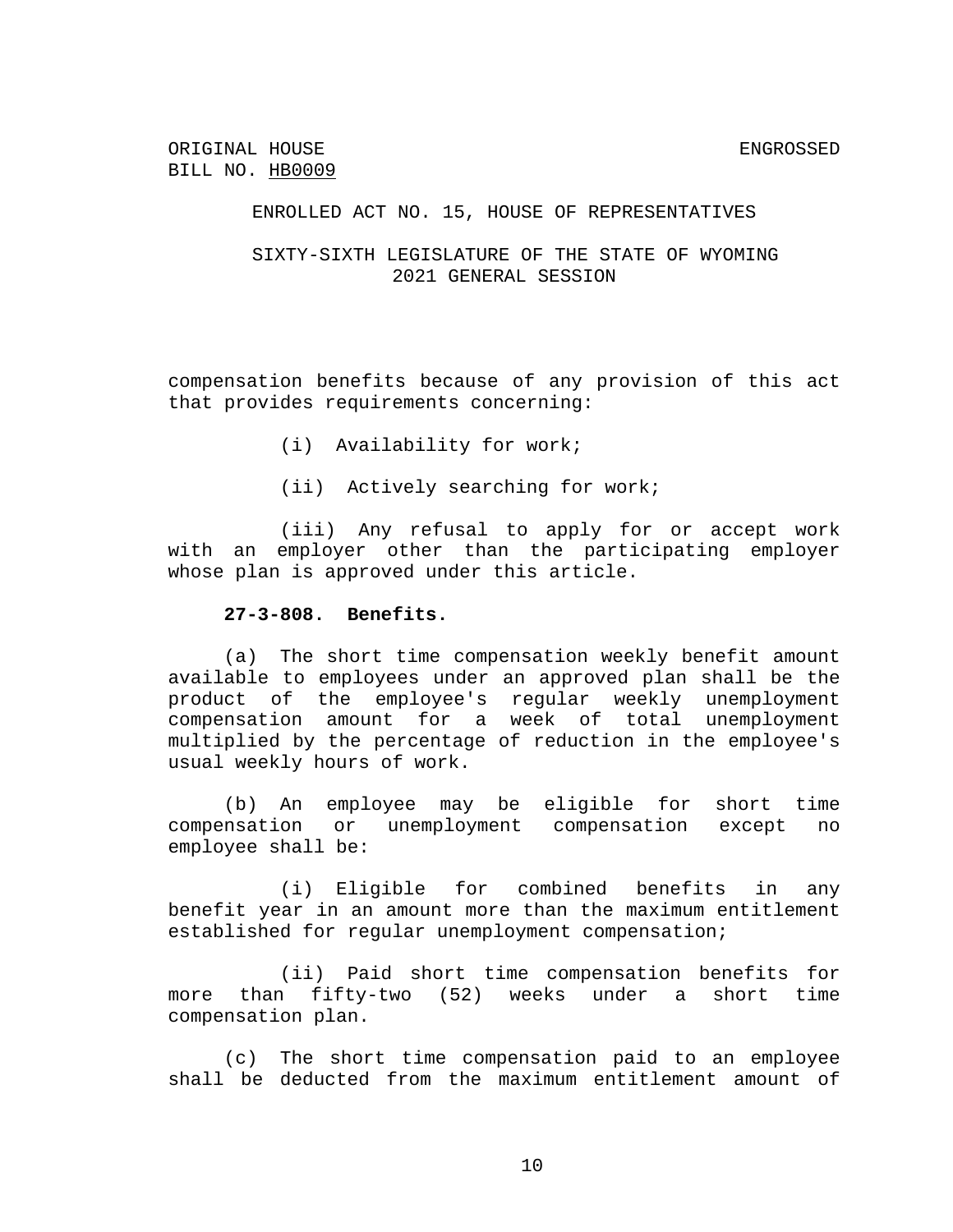### SIXTY-SIXTH LEGISLATURE OF THE STATE OF WYOMING 2021 GENERAL SESSION

regular unemployment compensation established for that employee's benefit year.

(d) Provisions applicable to unemployment compensation claimants under this act shall apply to short time compensation claimants to the extent that they are not inconsistent with W.S. 27-3-801 through 27-3-810. The department shall issue a monetary determination to any employee who files an initial claim for short time compensation benefits.

(e) Employees who work in an affected unit of a short time compensation employer and another employer during weeks covered by the approved short time compensation plan shall be subject to the following:

(i) If the combined hours of work in a week for both employers do not result in a reduction of at least ten percent (10%) of the usual weekly hours of work with the short time employer, the employee shall not be entitled to benefits under the short time compensation plan;

(ii) If the combined hours of work for both employers results in a reduction equal to or greater than ten percent (10%) of the usual weekly hours of work for the short time compensation employer, the short time compensation benefit amount payable to the employee shall be reduced for that week in an amount determined by multiplying the weekly unemployment benefit amount for a week of total unemployment by the percentage by which the combined hours of work have been reduced by ten percent (10%) or more of the employee's usual weekly hours of work. A week for which benefits are paid under this paragraph shall be reported as a week of short time compensation;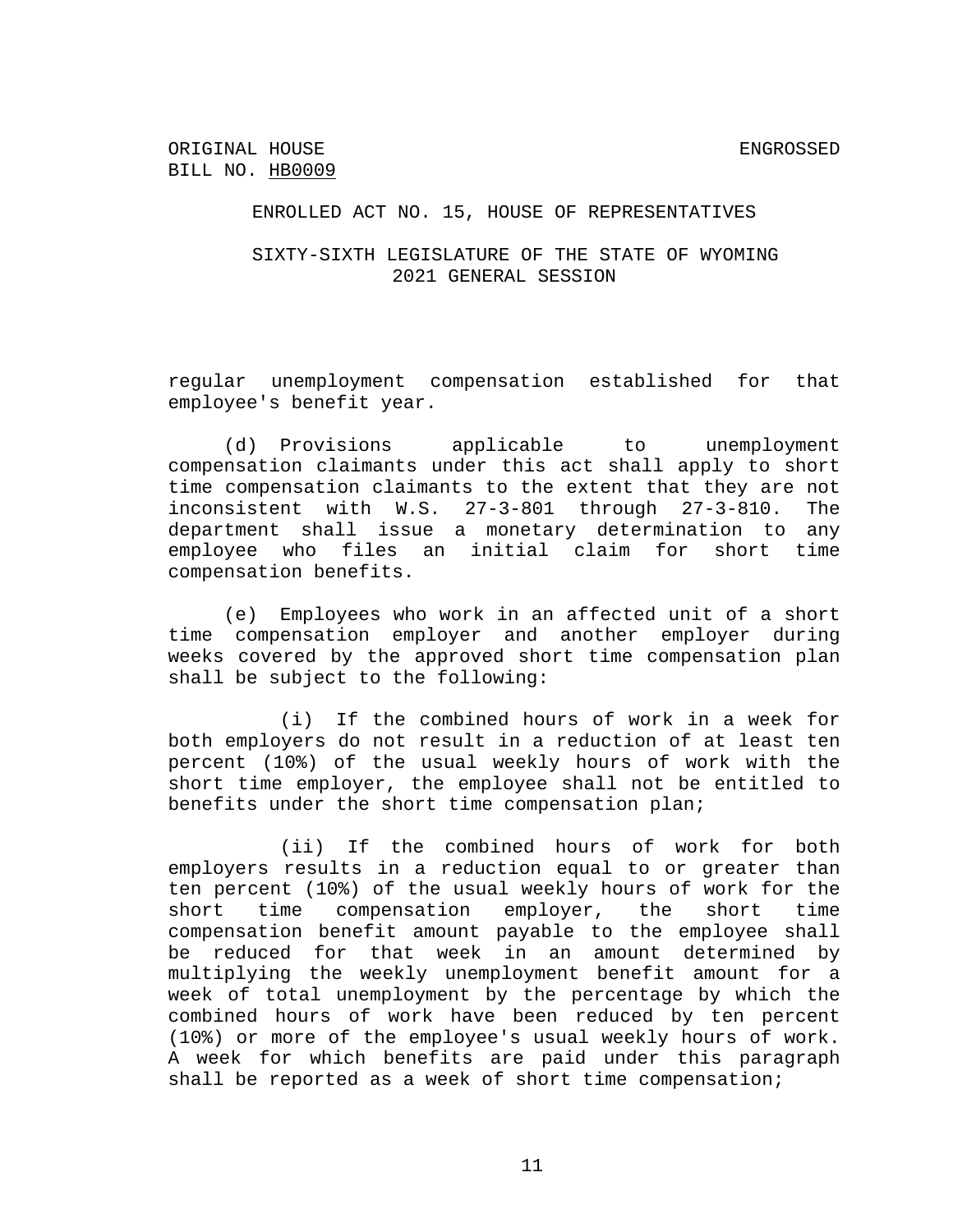#### ENROLLED ACT NO. 15, HOUSE OF REPRESENTATIVES

## SIXTY-SIXTH LEGISLATURE OF THE STATE OF WYOMING 2021 GENERAL SESSION

(iii) If an employee worked the reduced percentage of the usual weekly hours of work for the short time compensation employer and is available for all his usual hours of work with the short time compensation employer and the employee did not work any hours for the other employer either because of the lack of work with that employer or because the employee is excused from work with the other employer, the employee shall be eligible for short time compensation for that week. The benefit amount for such week shall be calculated as provided in subsection (a) of this section.

(f) An employee who is not provided any work during a week by the short time compensation employer or any other employer and who is otherwise eligible for unemployment compensation shall be eligible for the amount of regular unemployment compensation to which they would otherwise be eligible.

(g) An employee who is not provided any work by the short time compensation employer during a week but who works for another employer and is otherwise eligible may be paid unemployment compensation for that week subject to the disqualifying income and other provisions applicable to claims for regular unemployment compensation.

#### **27-3-809. Charging short time compensation benefits.**

Short time compensation shall be charged to employers' experience rating accounts in the same manner as unemployment compensation is charged under this act. The department may relieve an employer of charges or not require reimbursement for short time compensation benefits if the benefits are subject to one hundred percent (100%)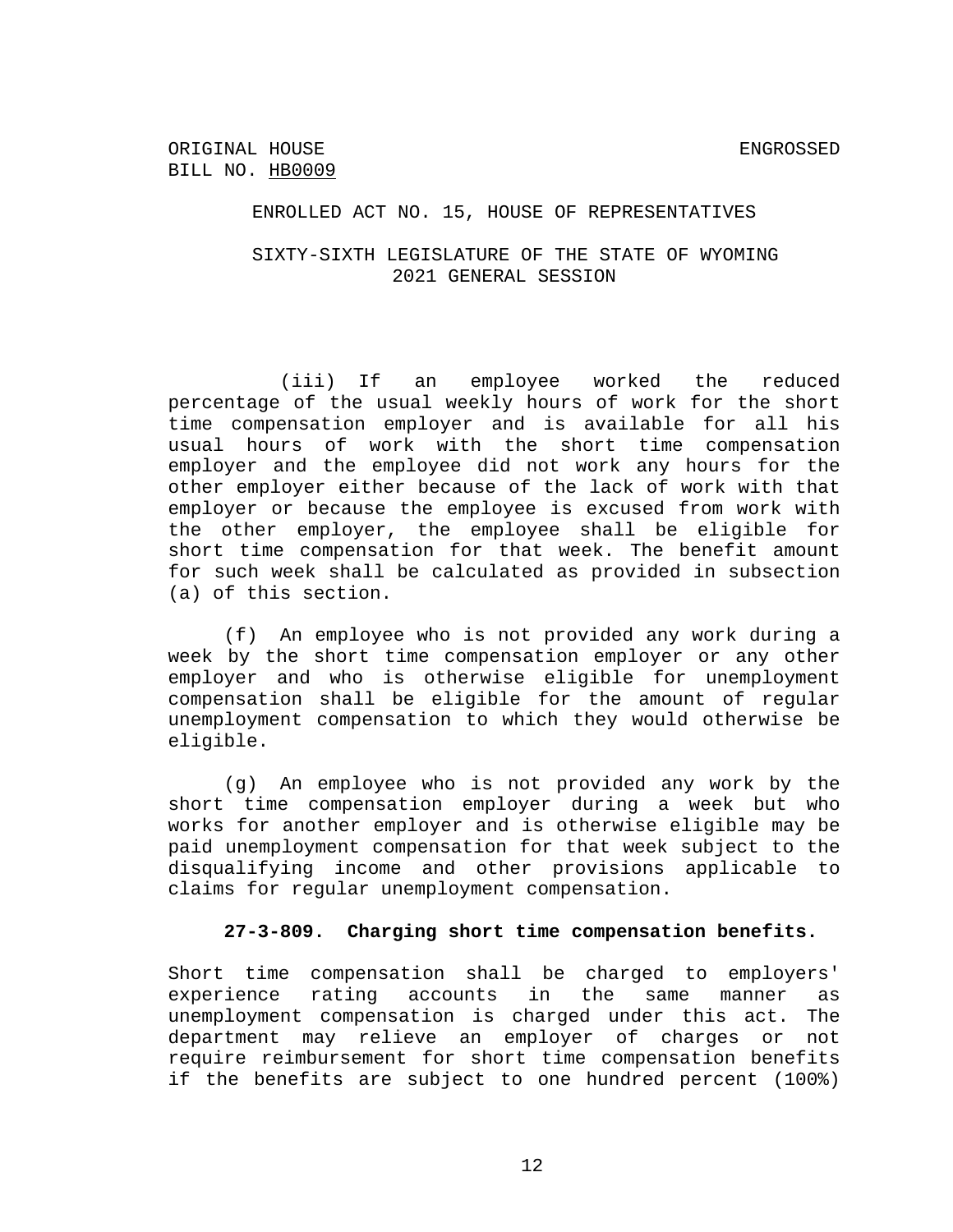## SIXTY-SIXTH LEGISLATURE OF THE STATE OF WYOMING 2021 GENERAL SESSION

reimbursement by the federal government or as otherwise specified by law.

#### **27-3-810. Extended benefits.**

An employee who has received all of the short time compensation or combined unemployment compensation and short time compensation available in a benefit year shall be considered an exhaustee for purposes of extended benefits as provided under W.S. 27-3-315 and if otherwise eligible under those provisions shall be eligible to receive extended benefits.

#### **27-3-811. Reporting requirements.**

Not later than November 1 of each year until November 1, 2026, the department shall report to the joint appropriations committee on the short time compensation program established pursuant to this article. The report shall describe the administration of the short time compensation program, the number of employers participating in the program and the amount of funds that have been expended by the department on the program.

**Section 2.** W.S. 27-3-102(a)(intro) and (xxv) is amended to read:

## **27-3-102. Definitions generally.**

(a) Except as otherwise provided, as used in this act:

(xxv) "This act" means W.S. 27-3-101 through  $27 - 3 - 706 - 27 - 3 - 811$ .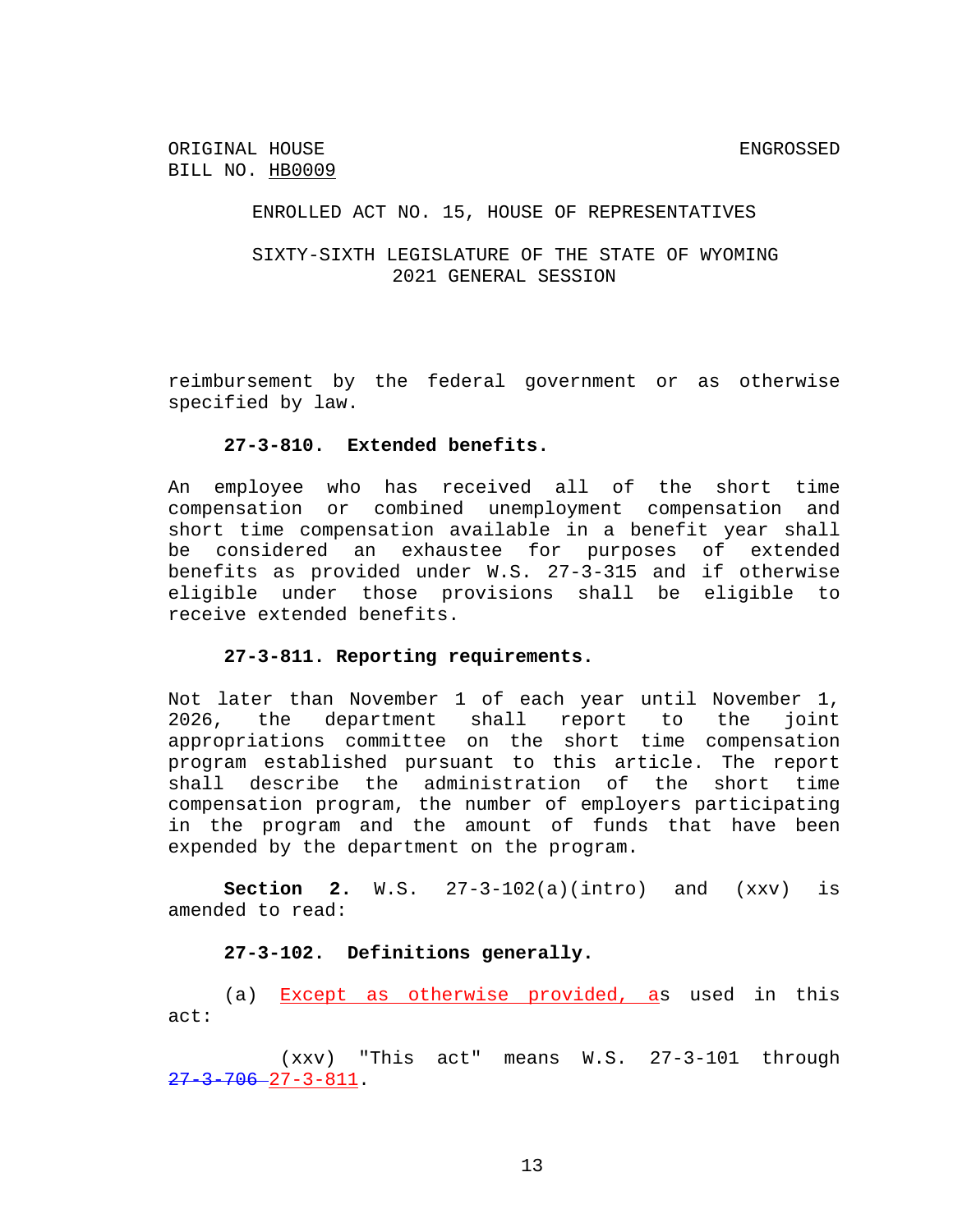ENROLLED ACT NO. 15, HOUSE OF REPRESENTATIVES

SIXTY-SIXTH LEGISLATURE OF THE STATE OF WYOMING 2021 GENERAL SESSION

**Section 3.** In accordance with W.S. 9**-**2**-**1005(b)(ii) and (iii) and for the purposes of this act, the department is authorized to apply for, receive and expend any federal funds made available under and subject to any requirements and limitations imposed by the Coronavirus Aid, Relief, and Economic Security (CARES) Act, P.L. No. 116**-**136, or from any other available federal funding related to the COVID**-**19 emergency response. Any federal funds that are accepted for the purpose of this act shall be reported pursuant to W.S. 9**-**2**-**1013(b).

**Section 4.** The department of workforce services is authorized one (1) full-time equivalent position for purposes of implementing the program established by this act. The authorization for the position created by this section is in effect beginning on the effective date of this act. The position shall be funded from available federal funds for the program established by this act as they may be available.

**Section 5.** The unemployment insurance commission shall promulgate any rules necessary to implement this act.